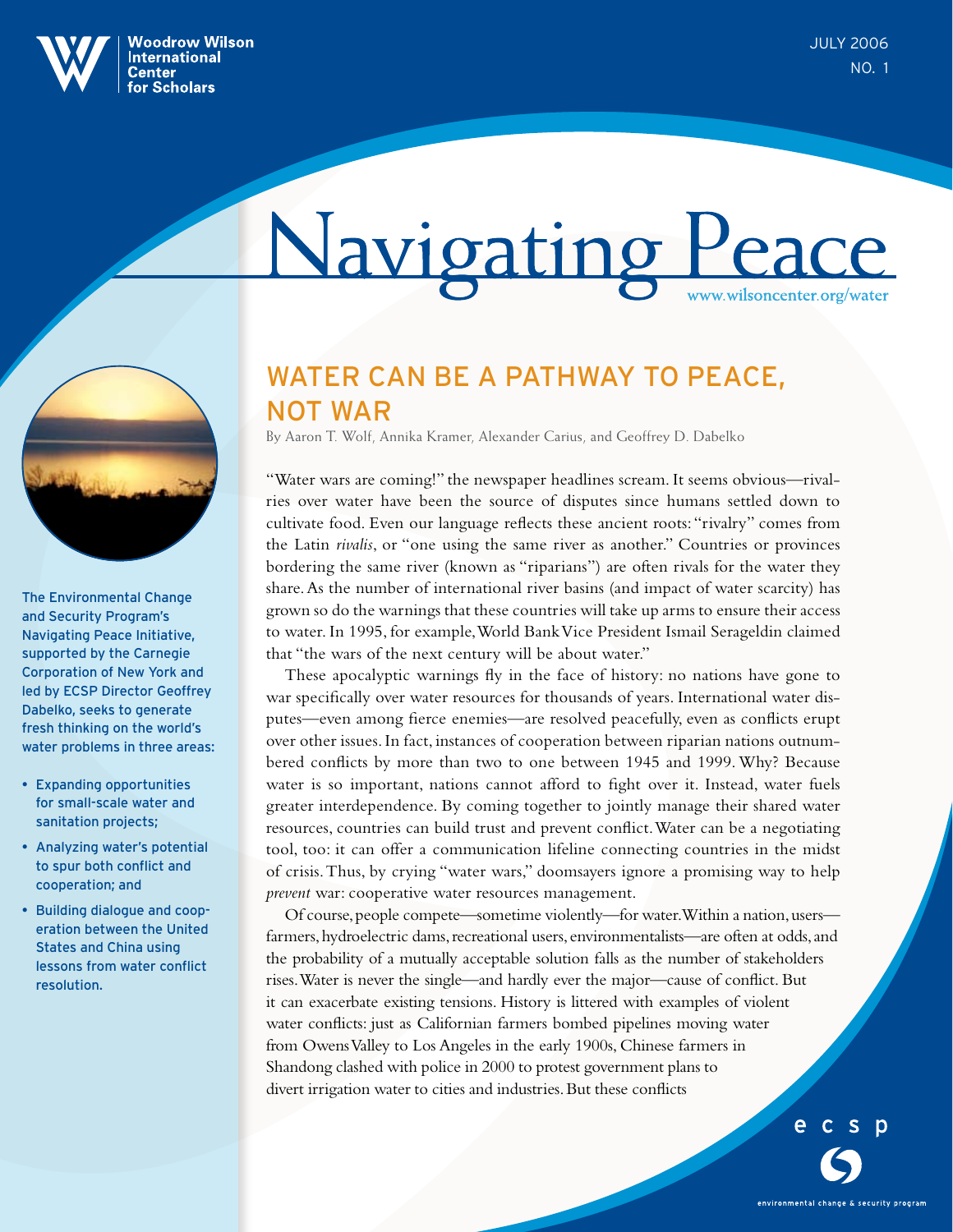### Number of Countries Sharing a River Basin

| <b>NUMBER OF</b><br><b>COUNTRIES</b> | <b>INTERNATIONAL BASINS</b>                                                                                                                                                                                                                                                                                                                                                                                                                                                                             |
|--------------------------------------|---------------------------------------------------------------------------------------------------------------------------------------------------------------------------------------------------------------------------------------------------------------------------------------------------------------------------------------------------------------------------------------------------------------------------------------------------------------------------------------------------------|
| 3                                    | Asi (Orontes), Awash, Cavally, Cestos, Chiloango, Dnieper, Dniester, Drin, Ebro,<br>Essequibo, Gambia, Garonne, Gash, Geba, Har Us Nur, Hari (Harirud), Helmand, Hondo, Ili<br>(Kunes He), Incomati, Irrawaddy, Juba-Shibeli, Kemi, Lake Prespa, Lake Titicaca-Poopo<br>System, Lempa, Maputo, Maritsa, Maroni, Moa, Neretva, Ntem, Ob, Oueme, Pasvik,<br>Red (Song Hong), Rhone, Ruvuma, Salween, Schelde, Seine, St. John, Sulak, Torne<br>(Tornealven), Tumen, Umbeluzi, Vardar, Volga, and Zapaleri |
| 4                                    | Amur, Daugava, Elbe, Indus, Komoe, Lake Turkana, Limpopo, Lotagipi Swamp, Narva,<br>Oder (Odra), Ogooue, Okavango, Orange, Po, Pu-Lun-T'o, Senegal, and Struma                                                                                                                                                                                                                                                                                                                                          |
| 5                                    | La Plata, Neman, and Vistula (Wista)                                                                                                                                                                                                                                                                                                                                                                                                                                                                    |
| 6                                    | Aral Sea, Ganges-Brahmaputra-Meghna, Jordan, Kura-Araks, Mekong, Tarim, Tigris and<br>Euphrates (Shatt al Arab), and Volta                                                                                                                                                                                                                                                                                                                                                                              |
| 8                                    | Amazon and Lake Chad                                                                                                                                                                                                                                                                                                                                                                                                                                                                                    |
| 9                                    | <b>Rhine and Zambezi</b>                                                                                                                                                                                                                                                                                                                                                                                                                                                                                |
| 10                                   | Nile                                                                                                                                                                                                                                                                                                                                                                                                                                                                                                    |
| 11                                   | <b>Congo and Niger</b>                                                                                                                                                                                                                                                                                                                                                                                                                                                                                  |
| 17                                   | Danube                                                                                                                                                                                                                                                                                                                                                                                                                                                                                                  |

*Note:* From "International River Basins of the World" by Aaron T. Wolf et al., 1999, *International Journal of Water Resources Development 15*(4), 387-427. Adapted with permission of the author.

usually break out *within* nations. International rivers are a different story.

The world's 263 international river basins cover 45.3 percent of Earth's land surface, host about 40 percent of the world's population, and account for approximately 60 percent of global river flow. And the number is growing, largely due to the "internationalization" of basins through political changes like the breakup of the Soviet Union, as well as improved mapping technology. Strikingly,

territory in 145 nations falls within international basins, and 33 countries are located almost entirely within these basins. As many as 17 countries share one river basin, the Danube.

Contrary to received wisdom, evidence shows this interdependence does not lead to war. Researchers at Oregon State University compiled a dataset of every reported interaction (conflictive or cooperative) between two or more nations that was driven by water in the last half century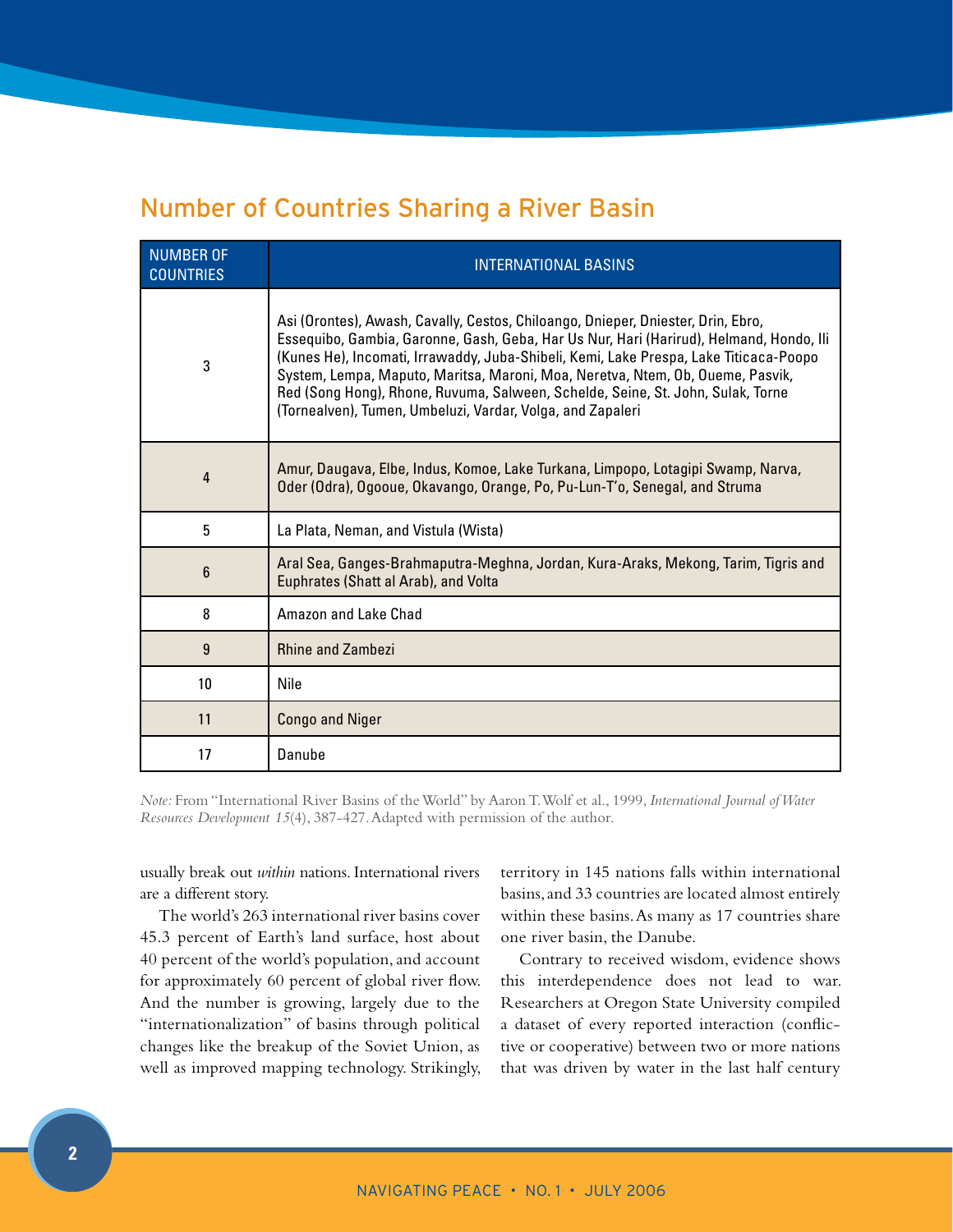(see chart). They found that the rate of cooperation overwhelms the incidence of acute conflict. In the last 50 years, only 37 disputes involved violence, and 30 of those occurred between Israel and one of its neighbors. Outside of the Middle East, researchers found only 5 violent events while 157 treaties were negotiated and signed. The total number of water-related events between nations also favors cooperation: the 1,228 cooperative events dwarf the 507 conflict-related events. Despite the fiery rhetoric of politicians—aimed more often at their own constituencies than at the enemy—most actions taken over water are mild. Of all the events, 62 percent are verbal, and more than two-thirds of these were not official statements.

Simply put, water is a greater pathway to peace than conflict in the world's international river basins. International cooperation around water has a long and successful history; some of the world's most vociferous enemies have negotiated water agreements. The institutions they have created are resilient, even when relations are strained. The Mekong Committee, for example, established by Cambodia, Laos, Thailand, and Vietnam in 1957, exchanged data and information on the river basin throughout the Vietnam War.

Israel and Jordan held secret "picnic table" talks to manage the Jordan River starting in 1953, even though they were officially at war from 1948 until the 1994 treaty. The Indus River Commission survived two major wars between India and Pakistan. And all 10 Nile Basin riparian countries are currently involved in senior government–level negotiations to develop the basin cooperatively, despite the verbal battles conducted in the media. Riparians will endure such tough, protracted negotiations to ensure access to this essential resource and its economic and social benefits.

Southern African countries signed a number of river basin agreements while the region was embroiled in a series of wars in the 1970s and 1980s, including the "people's war" in South Africa and civil wars in Mozambique and Angola. These complex negotiations produced rare moments of peaceful cooperation. Now that most of the wars and the apartheid era have ended, water management forms one of the foundations for cooperation in the region, producing one of the first protocols signed within the Southern African Development Community (SADC).

Today, more than ever, it is time to stop propagating threats of "water wars" and aggressively pursue a water peacemaking strategy. Why?

- "Water wars" warnings force the military and other security groups to take over negotiations and push out development partners, like aid agencies and international financial institutions.
- Water management offers an avenue for peaceful dialogue between nations, even when combatants are fighting over other issues.
- Water management builds bridges between nations, some with little experience negotiating with each other, such as the countries of the former Soviet Union.
- Water cooperation forges people-to-people or expert-to-expert connections, as demonstrated by the transboundary water and sanitation projects Friends of the Earth Middle East conducts in Israel, Jordan, and Palestine.
- A water peacemaking strategy can create shared regional identities and institutionalize cooperation on issues larger than water, as exemplified by the formation of SADC in post-apartheid southern Africa.

Good governance—the lack of corruption is the basic foundation for the success of any agreement. Obviously, money is also a big challenge. But good governance and money are not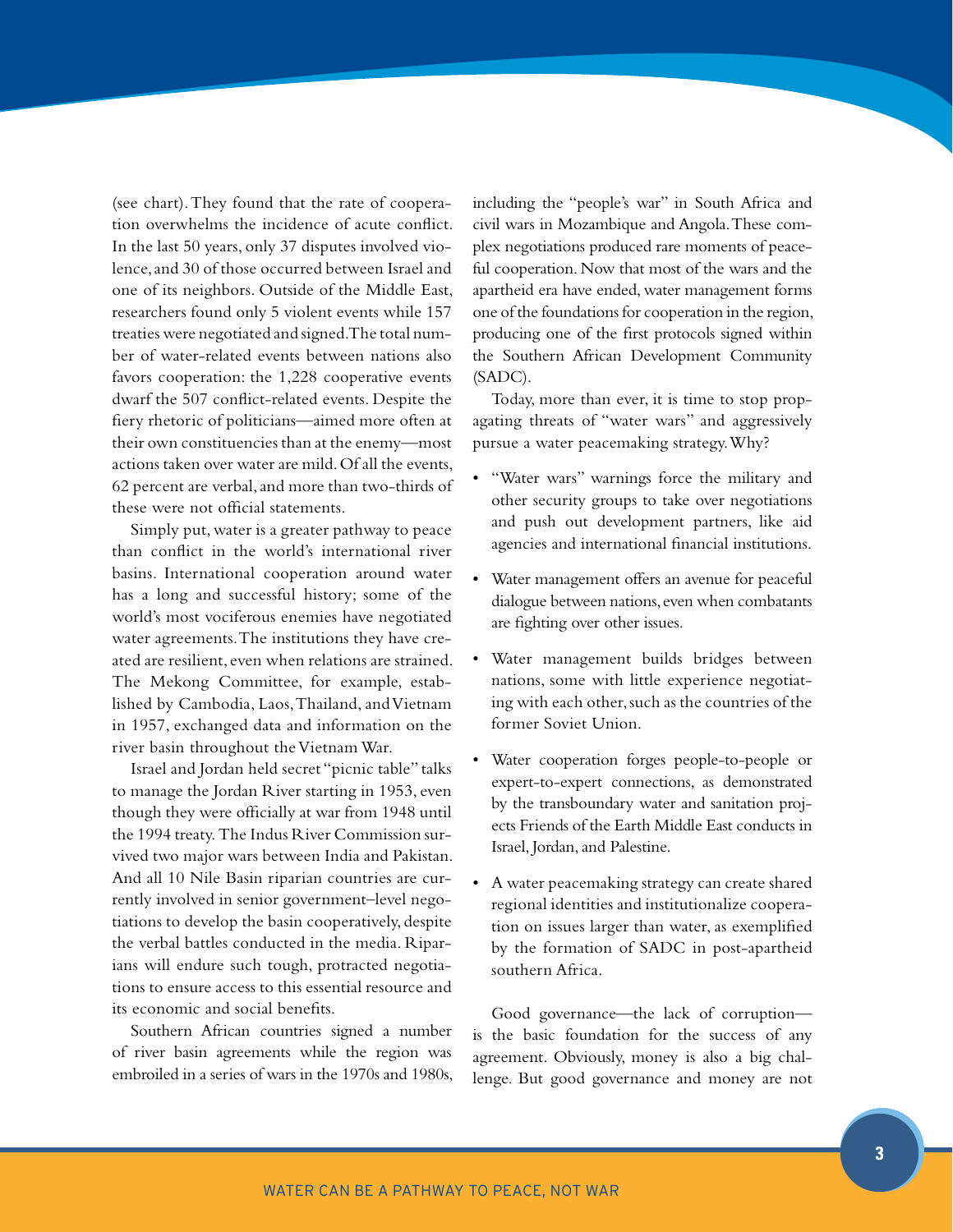### 1,700 State-to-State Water Interactions in Transboundary Basins, 1946-1999



*Note:* The data are from "International Waters: Identifying Basins at Risk" by Aaron Wolf, Shira Yoffe, and Marc Giordano, 2003, *Water Policy 5*(1), 31-62. Adapted with permission of the author.

enough. Several policy initiatives could help peacemakers use water to build peace:

- 1. **Identify and utilize more experienced facilitators who are perceived as truly neutral**. The World Bank's success facilitating the Nile Basin Initiative suggests they have skills worth replicating in other basins.
- 2. **Be willing to support a** *long* **process that might not produce quick or easily measurable results**. Sweden's 20-year

commitment to Africa's Great Lakes region is a model to emulate. Typical project cycles often governed by shifting government administrations or political trends—are not long enough.

3. **Ensure that the riparians themselves drive the process**. Riparian nations require funders and facilitators who do not dominate the process and claim all the glory. Strengthening less powerful riparians' negotiating skills can help prevent disputes, as can strengthening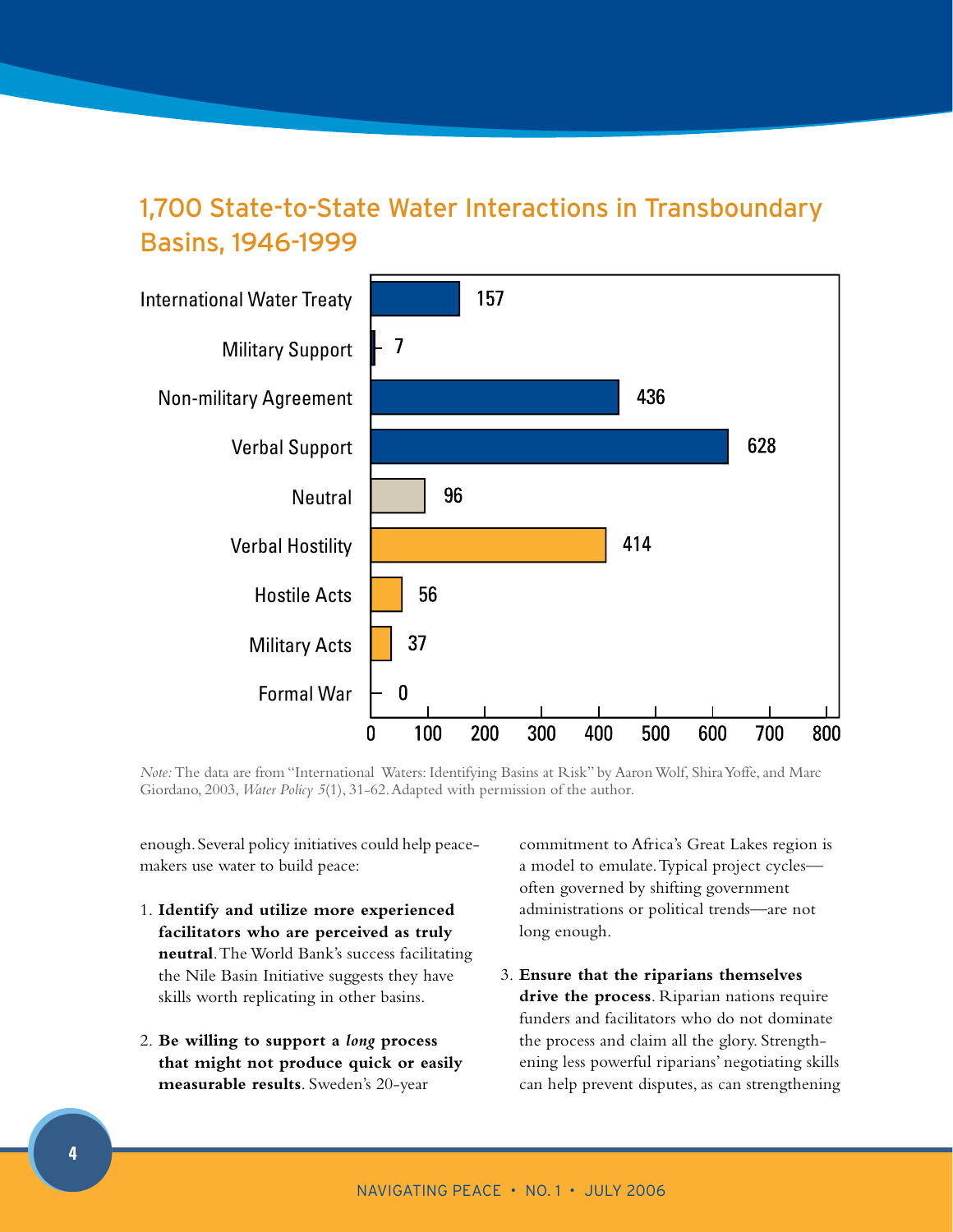the capacity of excluded, marginalized, or weaker groups to articulate their interests.

- 4. **Strengthen water resource management**. Capacity building—to generate and analyze data, develop sustainable water management plans, use conflict resolution techniques, or encourage stakeholder participation—should target water management institutions, local nongovernmental organizations, water users' associations, and religious groups.
- 5. **Balance the benefits of closed-door, high-level negotiations with the benefits of including all stakeholders—NGOs, farmers, indigenous groups—throughout the process**. Preventing severe conflicts requires informing or explicitly consulting all relevant stakeholders before making management decisions. Without such extensive and regular public participation, stakeholders might reject projects out of hand.

Water management is, by definition, conflict management. For all the 21<sup>st</sup> century wizardry-dynamic modeling, remote sensing, geographic information systems, desalination, biotechnology, or demand management—and the new-found concern with globalization and privatization, the crux of water disputes is still little more than opening a diversion gate or garbage floating downstream. Obviously, there are no guarantees that the future will look like the past; water and conflict are undergoing slow but steady changes. An unprecedented number of people lack access to a safe, stable supply of water. Two to five million people die each year from water-related illness. Water use is shifting to less traditional sources such as deep fossil aquifers and wastewater reclamation. Conflict, too, is becoming less traditional, driven increasingly by internal or local pressures or, more subtly, by poverty and instability. These changes suggest that tomorrow's water disputes may look very different from today's.

No matter what the future holds, we do not need violent conflict to prove water is a matter of life and death. Water—being international, indispensable, and emotional—can serve as a cornerstone for confidence building and a potential entry point for peace. More research could help identify exactly how water best contributes to cooperation. With this, cooperative water resources management could be used more effectively to head off conflict and to support sustainable peace among nations.

#### **Biographies**

**Aaron T. Wolf** is professor of geography in the Department of Geosciences at Oregon State University and director of the Transboundary Freshwater Dispute Database. **Annika Kramer** is research fellow and **Alexander Carius** is director of Adelphi Research in Berlin. **Geoffrey D. Dabelko** is the director of the Environmental Change and Security Program at the Woodrow Wilson International Center for Scholars in Washington, D.C.